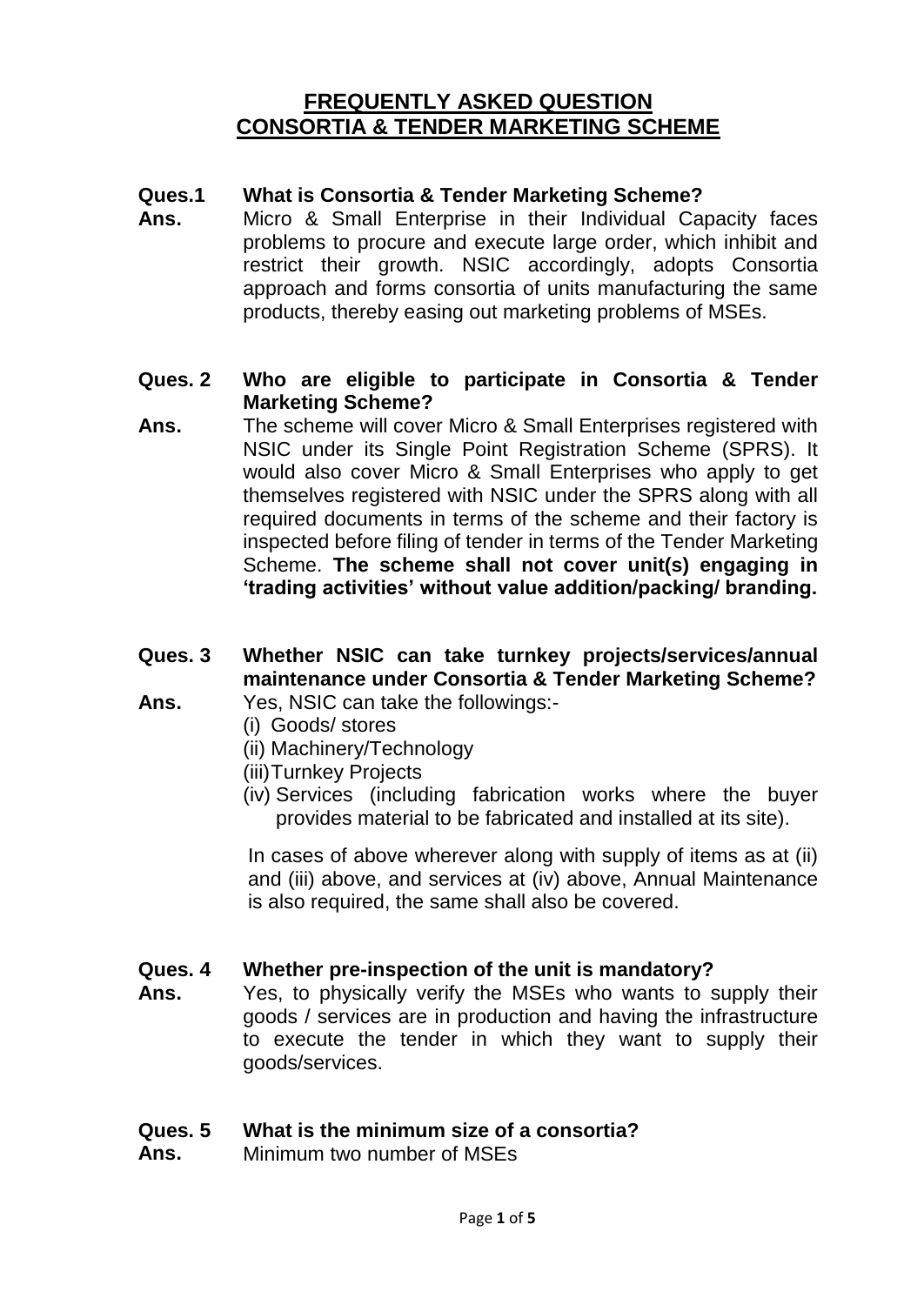- **Ques. 6 Whether commitment of the consortia leader with NSIC will be binding on the consortium members?**
- **Ans.** Yes, Consortium leader so elected would be empowered to interact with NSIC office for participation in tenders and related matters.
- **Ques. 7 Whether Security Deposit is exempted under Public Procurement Policy?**
- **Ans.** After issuing of Public Procurement Order 2012 for MSEs, the Security Deposit has been abolished.
- **Ques. 8 What is the provision if Security Deposit/Performance Bank Guarantee, deposited by NSIC?**
- **Ans.** The participating MSEs will provide either Back-to-Back Bank Guarantee or deposit 100% value of Security Deposit for the period of which Bank Guarantee given by NSIC to the Buying Department.
- **Ques. 9 Whether all the consortia members shall be jointly and severally responsible for penalty / damage or only defaulted unit?**
- **Ans.** Yes
- **Ques. 10 How much %age of the Monetary Limit under SPRS will be fixed for limit under Consortia & Tender Marketing Scheme?** 300% of the monetary limit fixed for the unit under the Single Point
- **Ans.** Registration Scheme. While participating in a tender as consortia, the overall limit to be fixed for units operating as a consortium, the limits fixed in respect of individual unit, shall be clubbed.
- **Ques. 11 The validity period of monetary limit fixed under Consortia & Tender Marketing Scheme**
- **Ans.** The limit fixed shall remain valid for a year and is subject to review/ renewal annually.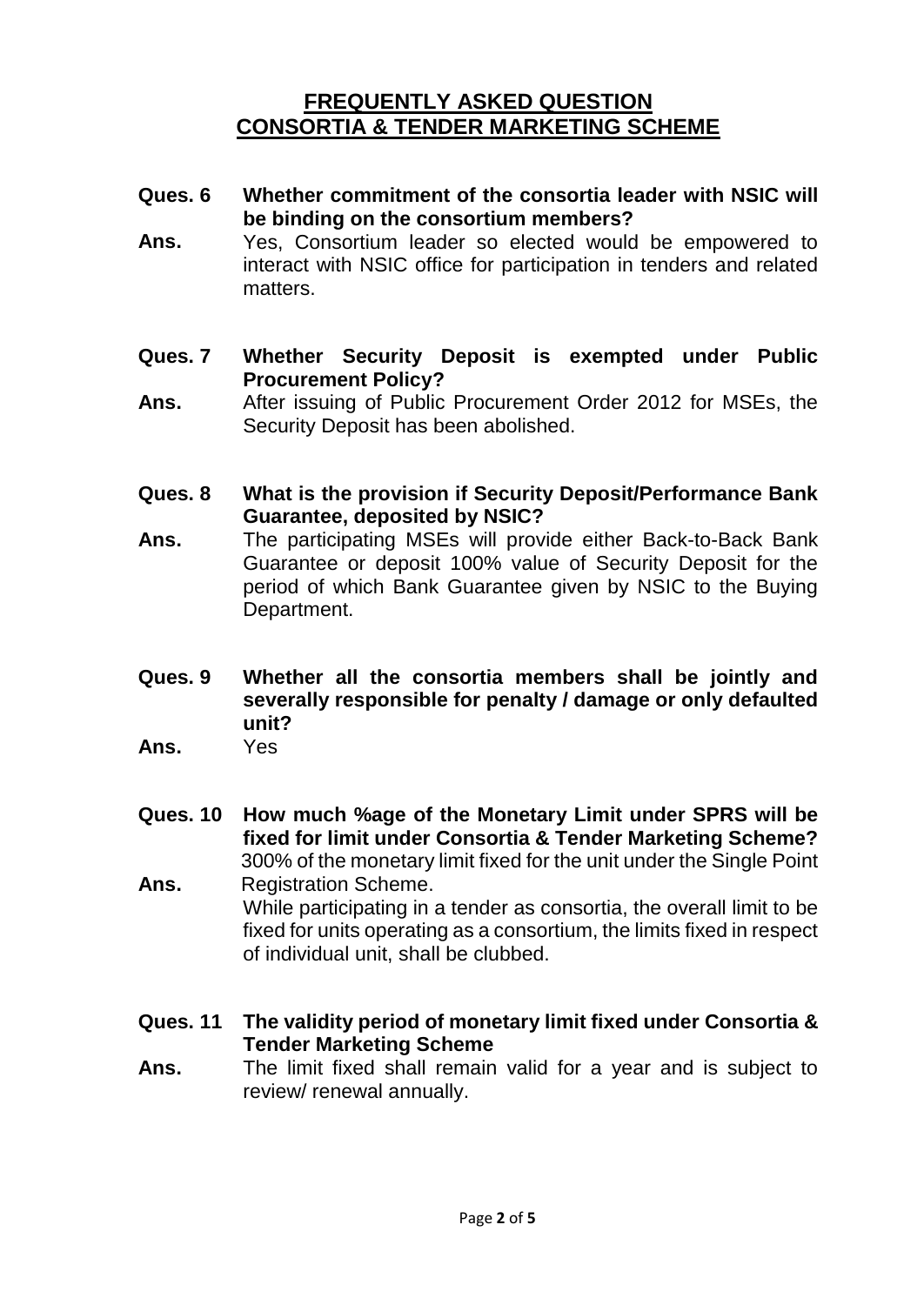## **Ques. 12 What are the enlistment charges under Consortia & Tender Marketing Scheme?**

| Ans. | S.                                                         | Category                                              | Annual / Renewal |  |
|------|------------------------------------------------------------|-------------------------------------------------------|------------------|--|
|      | <b>No</b>                                                  |                                                       | Fee              |  |
|      | 1.                                                         | If Monetary Limit under SPRS                          | Rs. 1000+GST     |  |
|      |                                                            | is up to Rs. 100 lacs                                 |                  |  |
|      | 2.                                                         | If Monetary Limit under SPRS                          | Rs. 2500+GST     |  |
|      |                                                            | is more Rs. 100 lacs and up to                        |                  |  |
|      |                                                            | <b>Rs. 500 lacs</b>                                   |                  |  |
|      | 3 <sub>1</sub>                                             | If Monetary Limit under SPRS                          | Rs. 5000+GST     |  |
|      |                                                            | is above Rs. 500 lacs                                 |                  |  |
|      | Units owned by SC/ST entrepreneurs are exempted from       |                                                       |                  |  |
|      | the enlistment fee                                         |                                                       |                  |  |
|      | There will be no fee for the formation of new / renewal of |                                                       |                  |  |
|      | Consortia. However, while at the time of participation in  |                                                       |                  |  |
|      |                                                            | tender by consortia members, enlistment fee mentioned |                  |  |
|      |                                                            | above will be applicable.                             |                  |  |

### **Ques. 13 Whether service charges are different for individual units and consortium?**

- **Ans.** Yes.
	- (i) In case EMD and/ or security deposit are arranged by the unit or when EMD/SD are exempted by the purchaser, the Corporation shall be entitled to Service Charges of 1.5% of the Bill value in case of individual units, excluding duties, taxes and other charges and 1% of the Bill value in case of consortia, excluding duties, taxes and other charges;
	- iii. In case EMD and/ or security deposit are arranged by the Corporation, the Corporation shall be entitled to Service Charges of 2% of the Bill value in case of individual units, excluding duties, taxes and other charges and 1.5% of the Bill value in case of consortia, excluding duties, taxes and other charges;

### **Ques. 14 What is the benefit of service charges (%age) to consortium members.**

**Ans.** While participating in tenders the consortia members will get the benefit of 0.5% in service charges.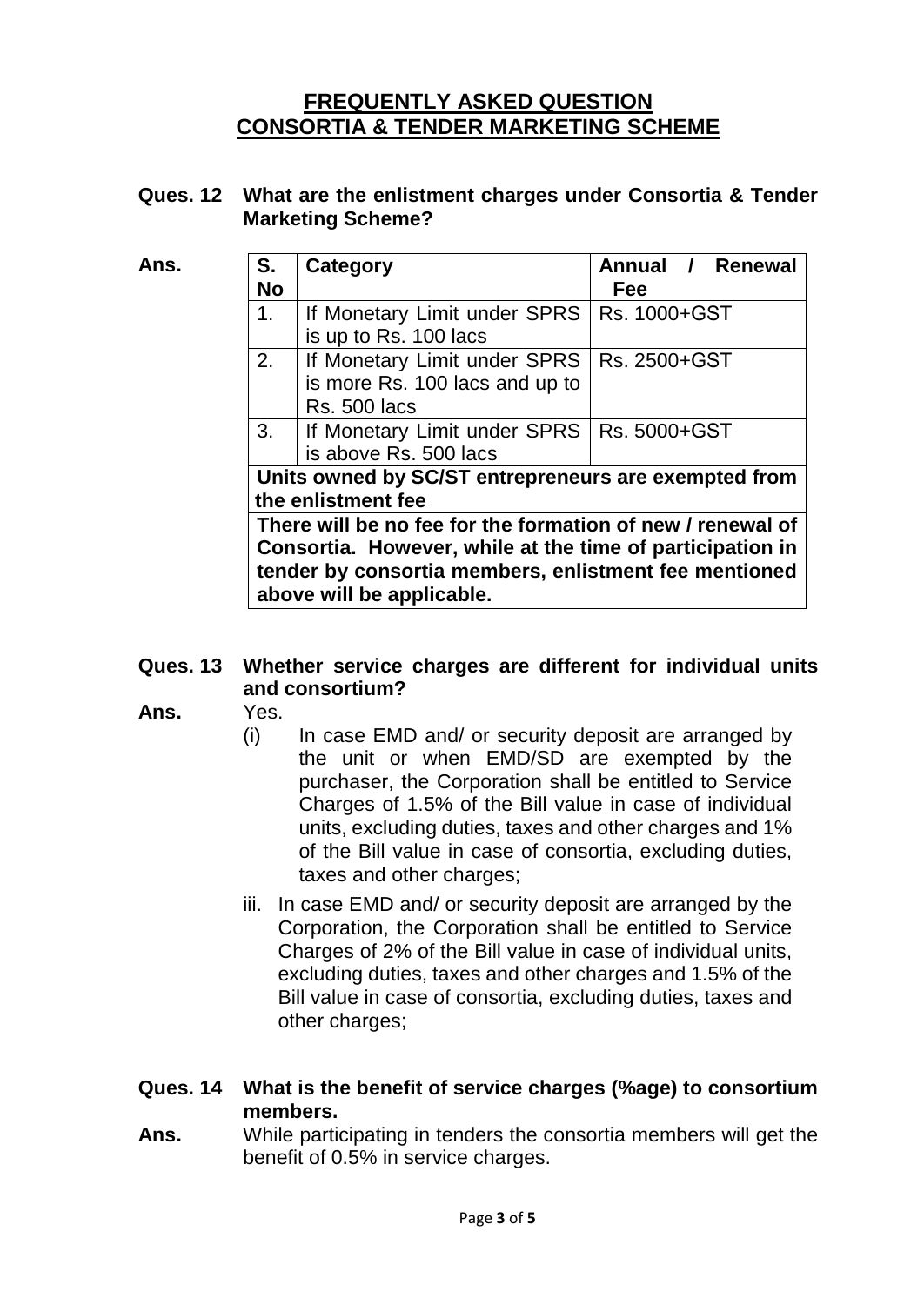- **Ques. 15 Please spell who will be bear the charges while participating in the tender under Consortia & Tender Marketing?** All the charges for Bank Guarantee, Security Deposit,
- **Ans.** Performance Bank Guarantee etc. will be borne by the unit.
- **Ques. 16 Whether NSIC finance under Consortia & Tender Marketing?**
- **Ans.** Yes. MSEs willing to avail financial assistance for the supplies against each tender made by them can apply under the Bill Discounting Scheme of the Corporation.
- **Ques. 17 What is the minimum percentage for overall procurement of Central Govt. Department/PSUs from MSEs?**
- **Ans.** Every Central Ministries / Departments / PSUs shall set an annual goal of minimum 20% of the total annual purchases of the products or services produced or rendered by MSEs.
- **Ques. 18 How much percentage is earmarked for MSEs owned by SC/ST under Public Procurement Policy?**
- **Ans.** Out of annual requirement of 20% procurement from MSEs, 4% is earmarked for units owned by Scheduled Castes / Scheduled **Tribes**
- **Ques. 19 Whether Public Procurement Policy allow purchases through NSIC under consortia?**
- **Ans.** Yes. As per Public Procurement Order 2012 for MSEs which is mandatory from 2015, annual goal of procurement also includes consortia of MSEs formed by NSIC.
- **Ques. 20 How many item are reserved for under Public Procurement Policy?**
- **Ans.** 358 items
- **Ques. 21 Whether medium enterprises are eligible to avail the benefits under Public Procurement Policy?**
- **Ans.** No